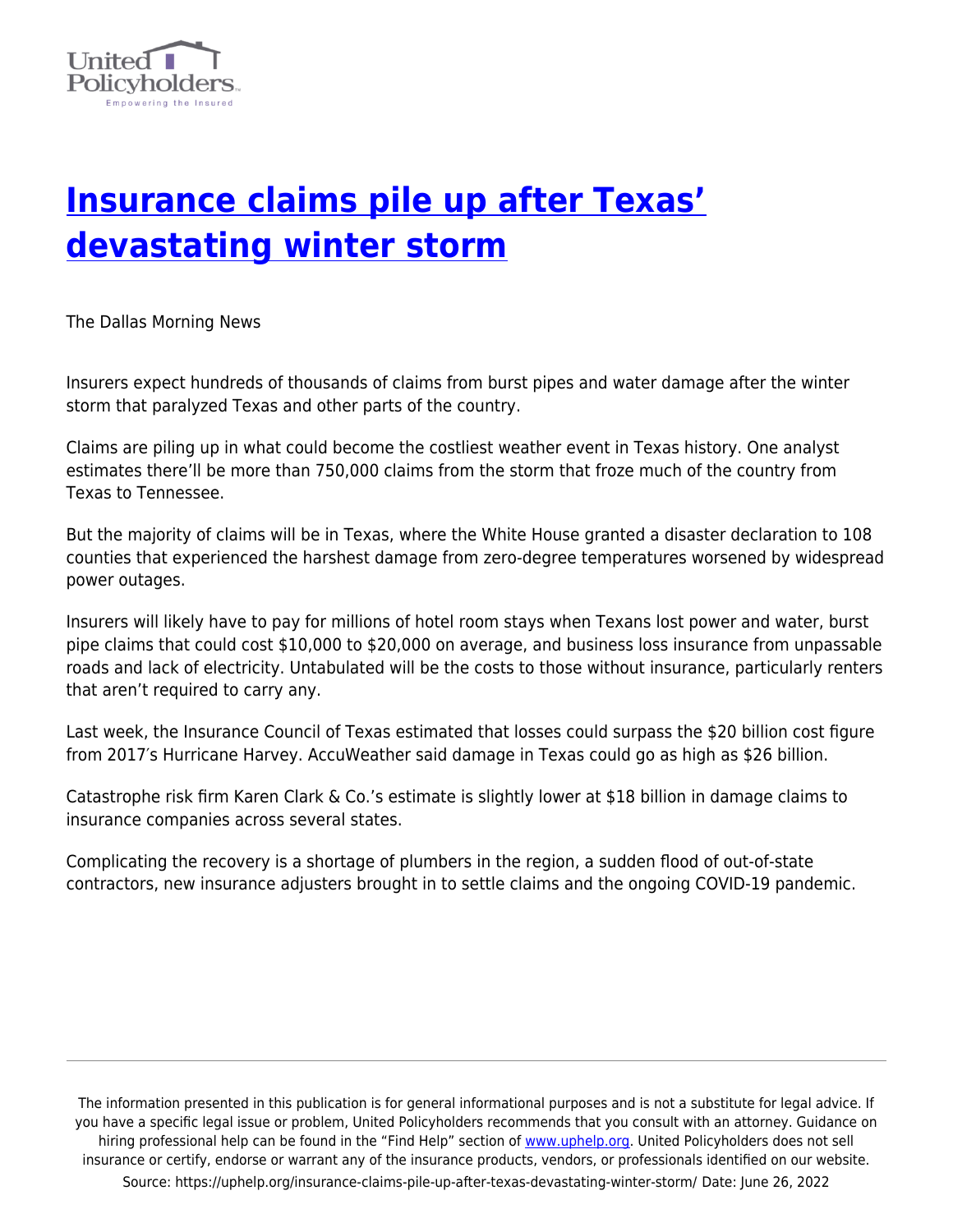

Less than a week after the coldest temperatures hit North Texas on Tuesday morning, San Antonio-based USAA said it had received more than 50,000 claims. USAA, the state's fifth-largest homeowners insurance provider, said claims were dominated by losses from power outages and burst pipes from water that froze and expanded inside the confined spaces.

State Farm, the state's largest homeowners insurance provider, has received 28,000 claims, a spokesman for the company said.

But claims will likely continue through this week as Texas residents discover water leaks and damage from pipes that cracked under pressure.

Insurance analysts are torn over whether insurance companies will raise premiums next year to cover the widespread costs of this winter storm.

"The good news is, opposed to Hurricane Harvey, this type of event is covered by the standard insurance policy," said Karen Clark, whose firm Karen Clark & Co. in Boston calculates the financial risk of weather events and other catastrophes for insurance firms.

Much of the damage to homes and other properties from Hurricane Harvey, which rocked Houston and Texas' Gulf Coast in 2018, was not covered unless policyholders had extra wind and flood insurance.

Standard homeowners insurance policies do cover freezes and loss of power. However, many policies do require homeowners to take precautions to prevent frozen pipes, such as turning off water.

Insurance companies have been constantly fine-tuning policy language to put more burden on policyholders, said Amy Bach, executive director of consumer advocacy group United Policyholders. That ranges from pro-rated costs for roof repairs to requirements that consumers carry special types of insurance for a growing number of situations, she said.

"I fully expect that many of the impacted Texas residents will have to fight to collect benefits for repairs to restore their damaged assets," Bach said.

Houston-based Smartclaims said some residents on the Gulf Coast are still working through claims from Hurricanes Laura and Delta last summer.

The information presented in this publication is for general informational purposes and is not a substitute for legal advice. If you have a specific legal issue or problem, United Policyholders recommends that you consult with an attorney. Guidance on hiring professional help can be found in the "Find Help" section of [www.uphelp.org.](http://www.uphelp.org/) United Policyholders does not sell insurance or certify, endorse or warrant any of the insurance products, vendors, or professionals identified on our website. Source: https://uphelp.org/insurance-claims-pile-up-after-texas-devastating-winter-storm/ Date: June 26, 2022